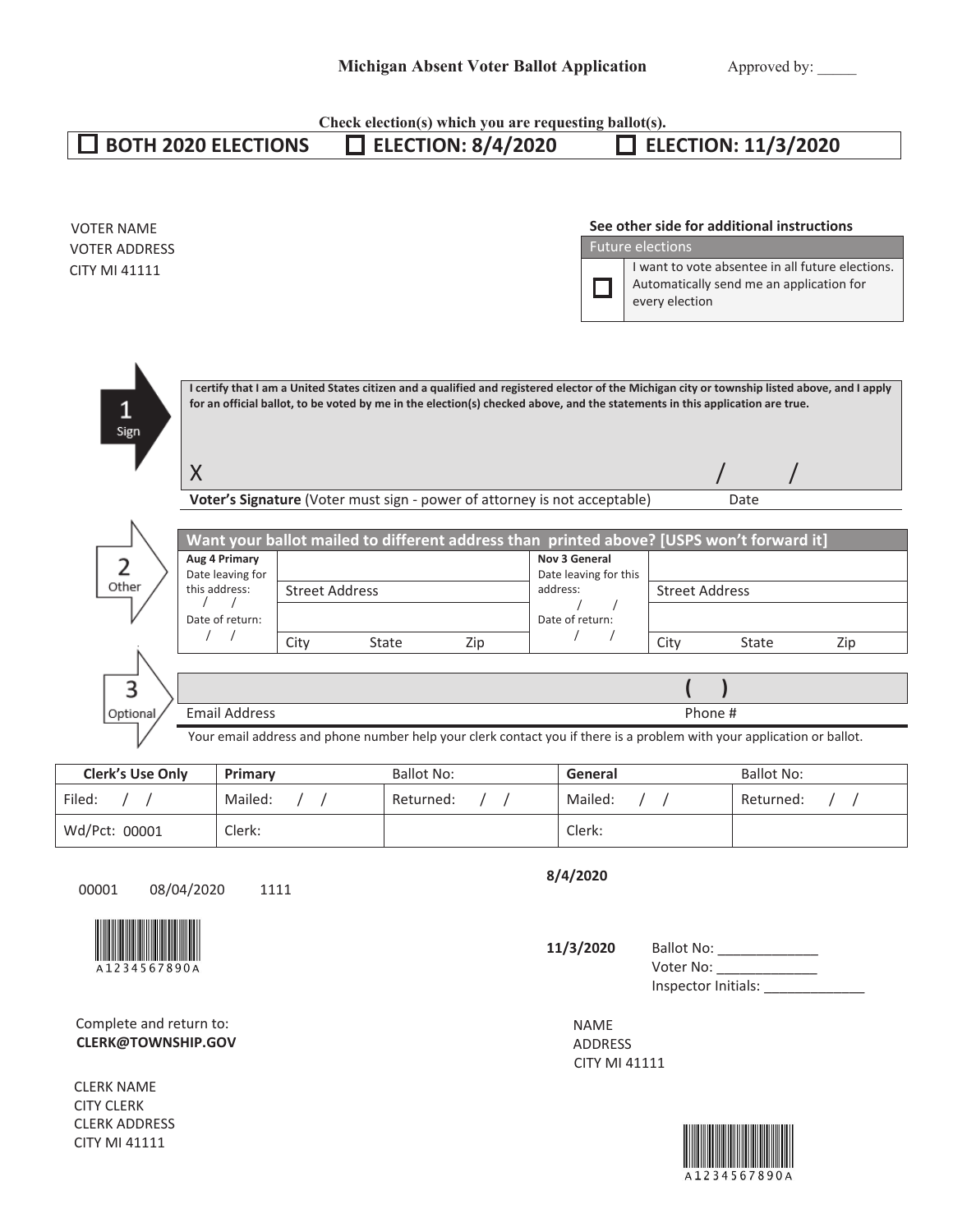#### **ABSENT VOTER BALLOT APPLICATION INSTRUCTIONS**

**STEP 1.** Fill out the application completely. You must sign the form to get a ballot.

**STEP 2.** Deliver the application by one of the following methods:

**1. Mail it.** Make sure the envelope has proper postage and is addressed to your local clerk.

**2. E-mail it.** Take a picture of the form (or scan it) and e-mail it to your clerk. Make sure your signature is visible.

**3. Deliver it** in person to the clerk, the clerk's office, or the clerk's authorized assistant. Someone in your immediate family or living in your household can help you deliver this application. If that's not possible, you can ask any Michigan registered voter to deliver it for you. The person helping you must sign the "Certificate of Authorized Registered Elector Assisting in Returning Application".

### **CERTIFICATE OF AUTHORIZED REGISTERED ELECTOR ASSISTING IN RETURNING APPLICATION**

| I certify that my name is                                  | my address is    |  |  |
|------------------------------------------------------------|------------------|--|--|
|                                                            | date of birth is |  |  |
| that I am delivering the absent voter ballotapplication of |                  |  |  |

at his or her request; I did not solicit or request to return the application or make any markings on or alter it; I did not influence the applicant; I understand that a false statement in this certificate is a violation of Michigan election law.

Date Signature

## *WARNING*

You must be a United States citizen to vote. If you are not a United States citizen, you will not be issued an absent voter ballot. A person making a false statement in this absent voter ballot application is guilty of a misdemeanor. It is a violation of Michigan election law for a person other than those listed in the above instructions to return, offer to return, agree to return, or solicit to return your absent voter ballot application to the clerk. An assistant authorized by the clerk who receives absent voter ballot applications at a location other than the clerk's office must have credentials signed by the clerk. Ask to see his or her credentials before entrusting your application with a person claiming to have the clerk's authorization to return your application.

### **Moving between August and November? You might want to apply for August only and apply for November after you move. How to decide:**

(1) If you're moving within the same city or township and apply for both August and November, then as long as you update your registration address before your clerk mails your ballot (usually around September 21), your clerk will send you a ballot to the new address in November. You can still update your address after your November ballot is mailed but you will need to fill out additional paperwork before you get your ballot.

(2) If you're moving to a different city or township, when you update your registration address\* your old clerk will cancel your absent voter ballot application for November and you'll have to reapply with the new clerk in your new city or township.

\*You must update your voter registration address when you move (it isn't updated automatically unless you update your Michigan driver license/ID card). Find out how to update your registration address at Michigan.gov/Vote.

### **Already applied for a November ballot?**

If you voted by absent voter ballot in March, you might have already applied for November. You'll get that ballot no matter how you fill out this form. If you want to cancel your November request or have questions, contact your clerk.